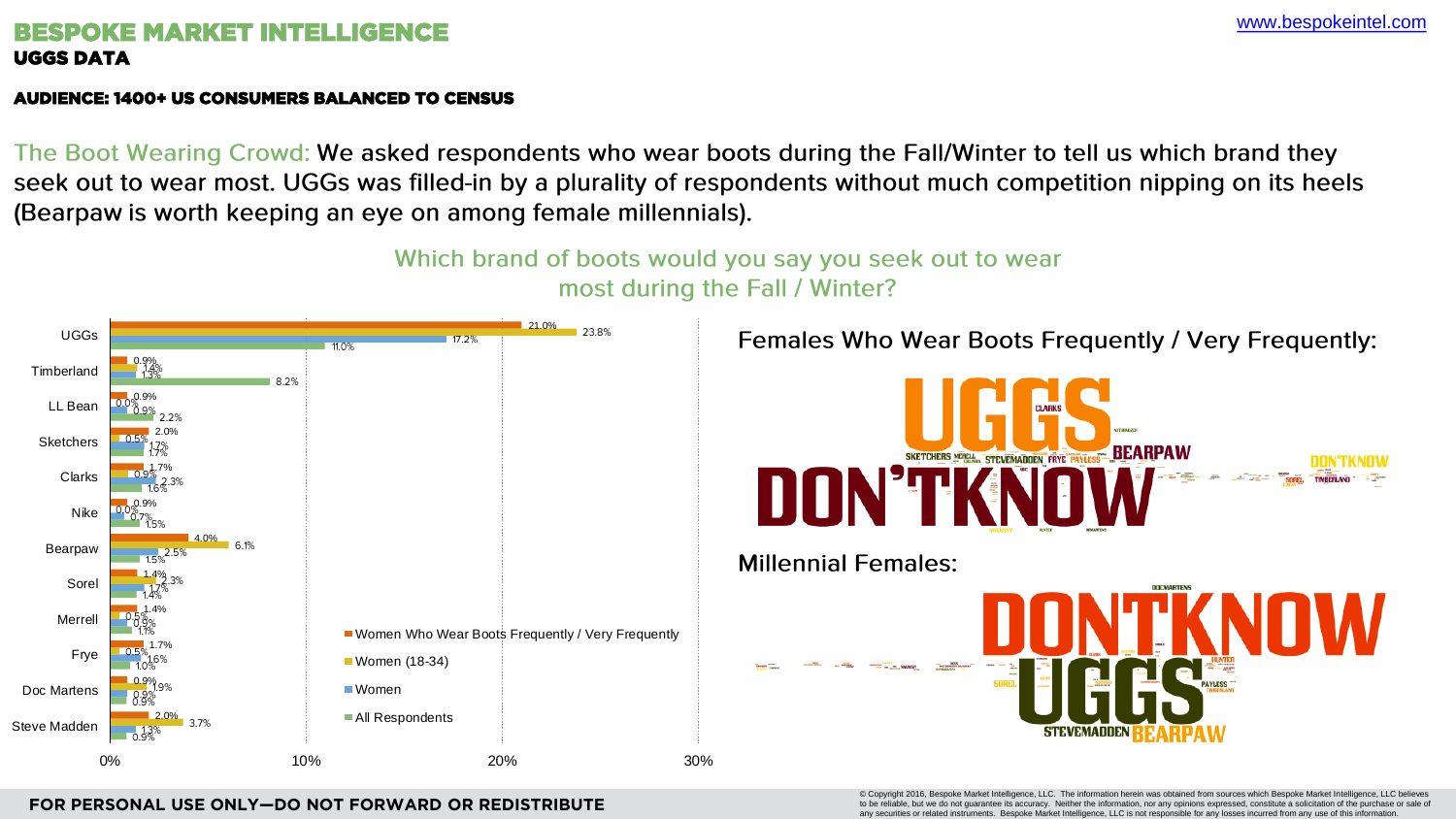[www.bespokeintel.com](http://www.bespokeintel.com)

# BESPOKE MARKET INTELLIGENCE UGGS DATA

© Copyright 2016, Bespoke Market Intelligence, LLC. The information herein was obtained from sources which Bespoke Market Intelligence, LLC believes to be reliable, but we do not guarantee its accuracy. Neither the information, nor any opinions expressed, constitute a solicitation of the purchase or sale of any securities or related instruments. Bespoke Market Intelligence, LLC is not responsible for any losses incurred from any use of this information.

### AUDIENCE: 1400+ US CONSUMERS BALANCED TO CENSUS

Who Wears Boots?: Females from the millennials generation wear boots most often out of cohorts tested.



# How often do you wear boots during the Fall/Winter?

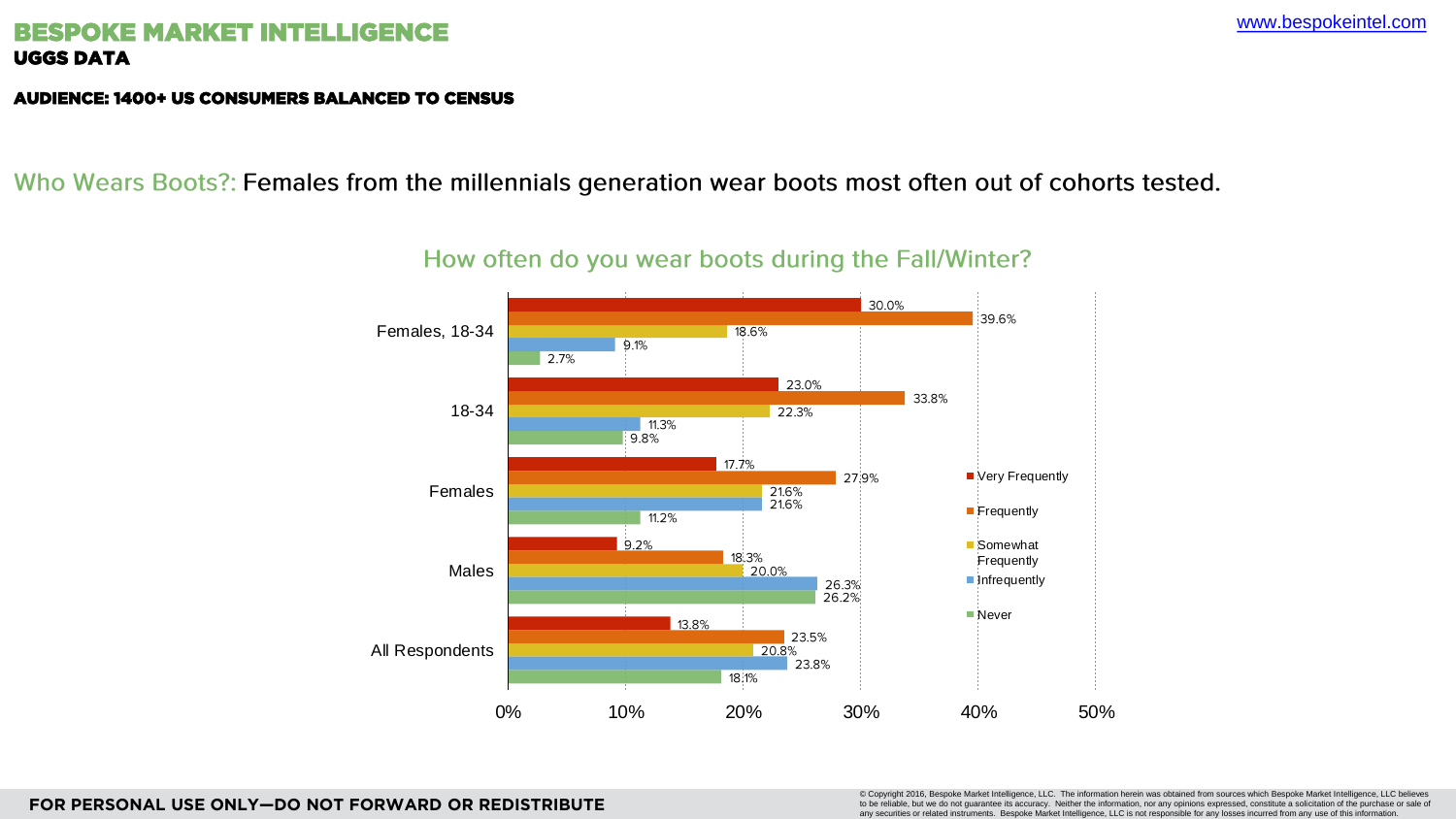**FOR PERSONAL USE ONLY—DO NOT FORWARD OR REDISTRIBUTE**

# BESPOKE MARKET INTELLIGENCE UGGS DATA

© Copyright 2016, Bespoke Market Intelligence, LLC. The information herein was obtained from sources which Bespoke Market Intelligence, LLC believes to be reliable, but we do not guarantee its accuracy. Neither the information, nor any opinions expressed, constitute a solicitation of the purchase or sale of any securities or related instruments. Bespoke Market Intelligence, LLC is not responsible for any losses incurred from any use of this information.

### AUDIENCE: 1400+ US CONSUMERS BALANCED TO CENSUS

Likelihood of Getting A New Pair: Existing customers, particularly those who most recently got a pair in the past year, are the most likely to get a pair of UGGs in the next three months.

# How likely are you to get a pair of UGG boots (either buying

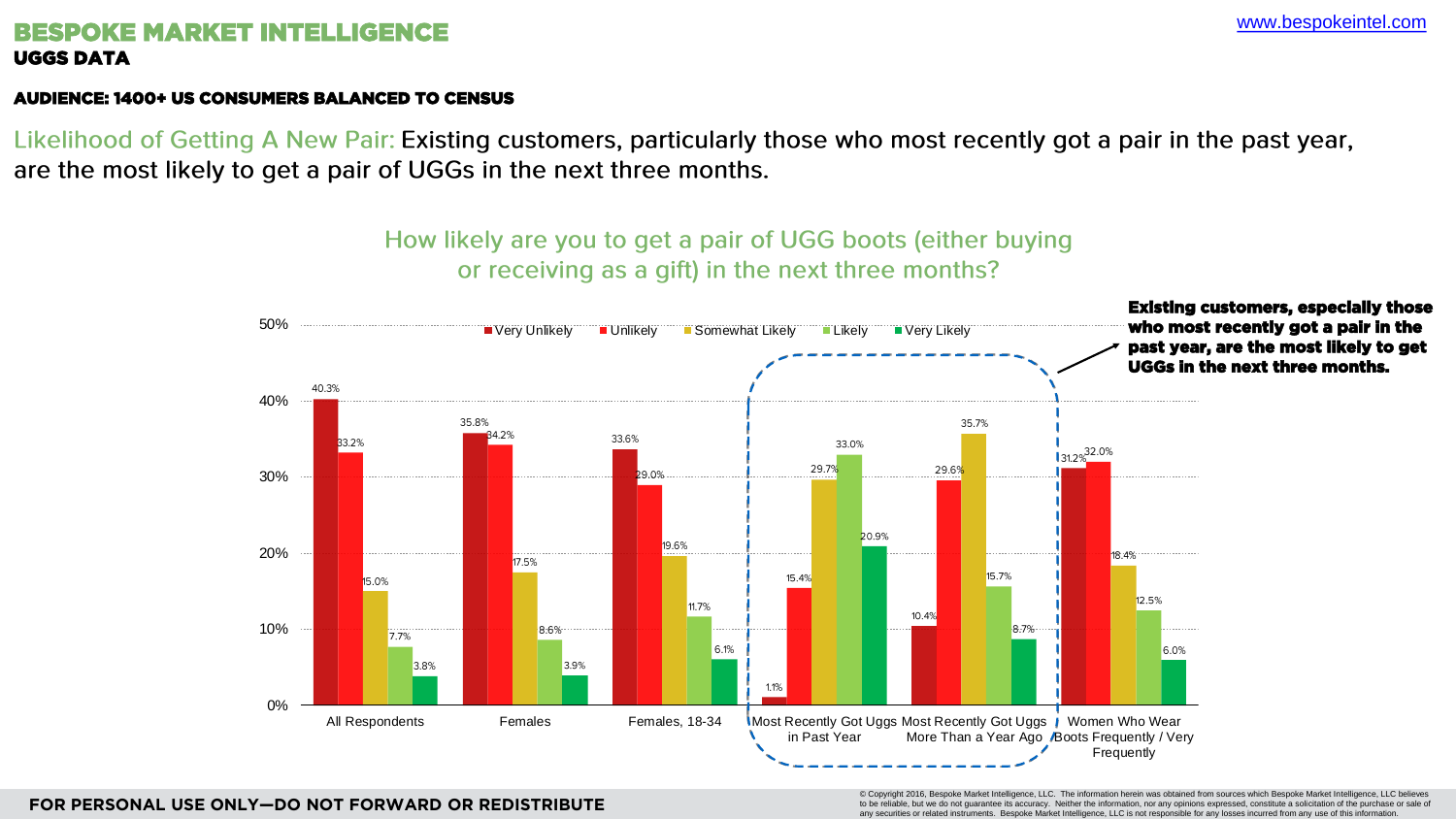# (F MARKET INTEL UGGS DATA

© Copyright 2016, Bespoke Market Intelligence, LLC. The information herein was obtained from sources which Bespoke Market Intelligence, LLC believes to be reliable, but we do not guarantee its accuracy. Neither the information, nor any opinions expressed, constitute a solicitation of the purchase or sale of any securities or related instruments. Bespoke Market Intelligence, LLC is not responsible for any losses incurred from any use of this informatio

### AUDIENCE: 1400+ US CONSUMERS BALANCED TO CENSUS

Customer Profile: Women ages 18-34 and women who say they wear boots during the Fall/Winter frequently/very frequently are the most likely cohorts to own one or more pair of UGGs. 43.8% of UGGs customers got a pair within the past year (helpful to size up the age of customer purchase recency).